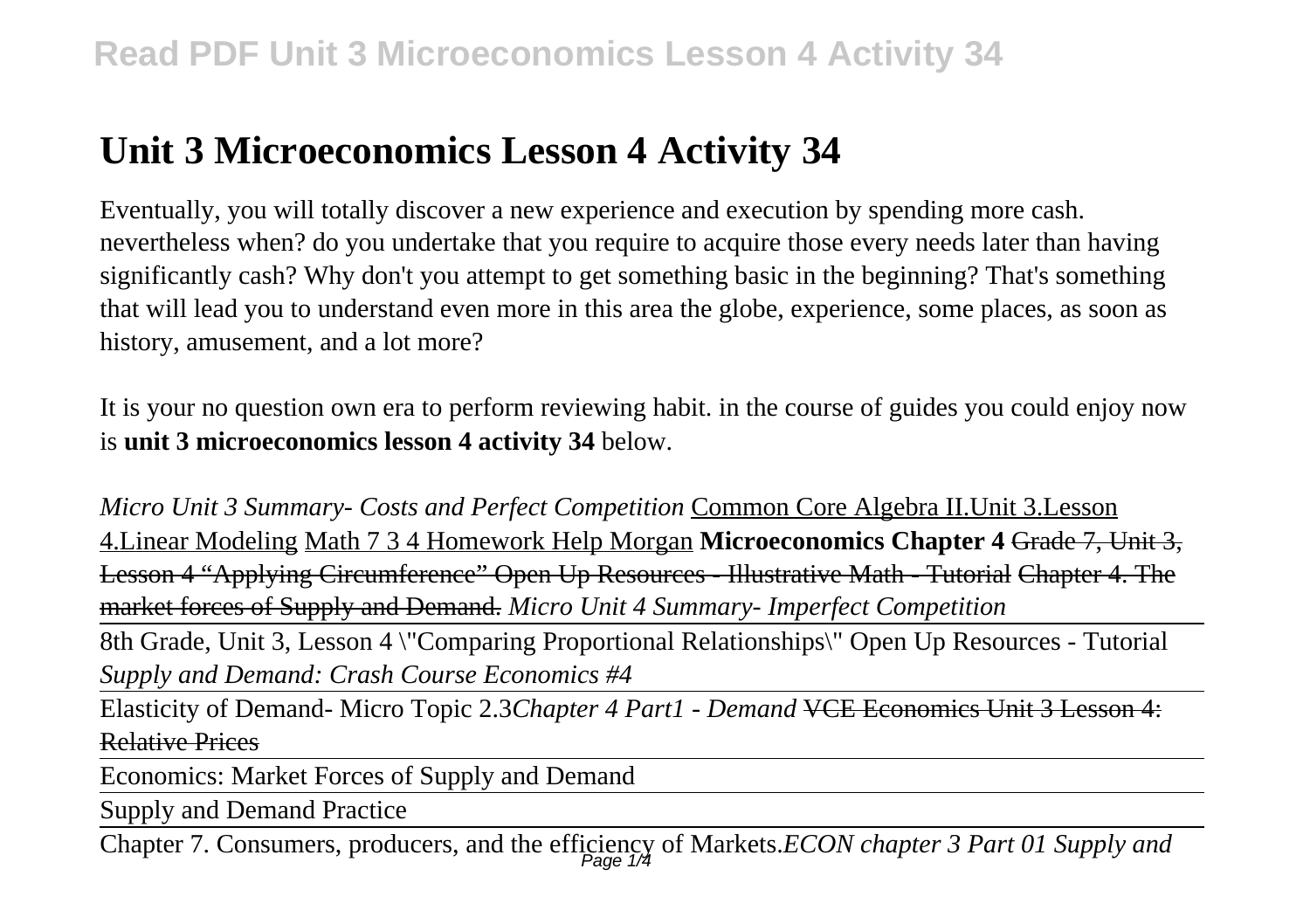## **Read PDF Unit 3 Microeconomics Lesson 4 Activity 34**

*Demand (and Equilibrium Price \u0026 Quanitity) - Intro to Microeconomics Chapter 3. Interdependence and the gains from trade. Gregory Mankiw*

supply demand in equilibrium**Short-Run Costs (Part 1)- Micro Topic 3.2 Chapter 4. Exercices 7-12. The market forces supply and demand. Diminishing Returns and the Production Function- Micro Topic 3.1** Demand | Microeconomics | chapter 3 | Class 11 | part 1 Math 8 3 4 Homework Help Morgan Common Core Algebra I.Unit #3.Lesson #4.Graphical Features of Functions *Consumer's equilibrium* Chapter 4. The market forces of Supply and Demand. Exercices 1-6-

6 3 4 Illustrative Mathematics Grade 6 Unit 3 Lesson 4 Morgan PLUS ONE ECONOMICS IN MALAYALAM//IMPROVEMENT SPECIAL(2019) *Microeconomics- Everything You Need to Know*

Unit 3 Microeconomics Lesson 4

3 9. How does the price and output of a monopolist differ from that of the perfectly competitive industry? 10. What portion of the consumer surplus in the competitive situation was transferred to the firm in the monopoly situation? 11. How does a monopoly affect consumer surplus? Is this good or bad? Microeconomics LESSON 4 ACTIVITY 34 ...

UNIT 3 Microeconomics LESSON 4 ACTIVITY 34

Download unit 3 microeconomics lesson 4 activity 32 answer key document. On this page you can read or download unit 3 microeconomics lesson 4 activity 32 answer key in PDF format. If you don't see any interesting for you, use our search form on bottom ? . UNIT 2 Microeconomics KEY IDEAS - ...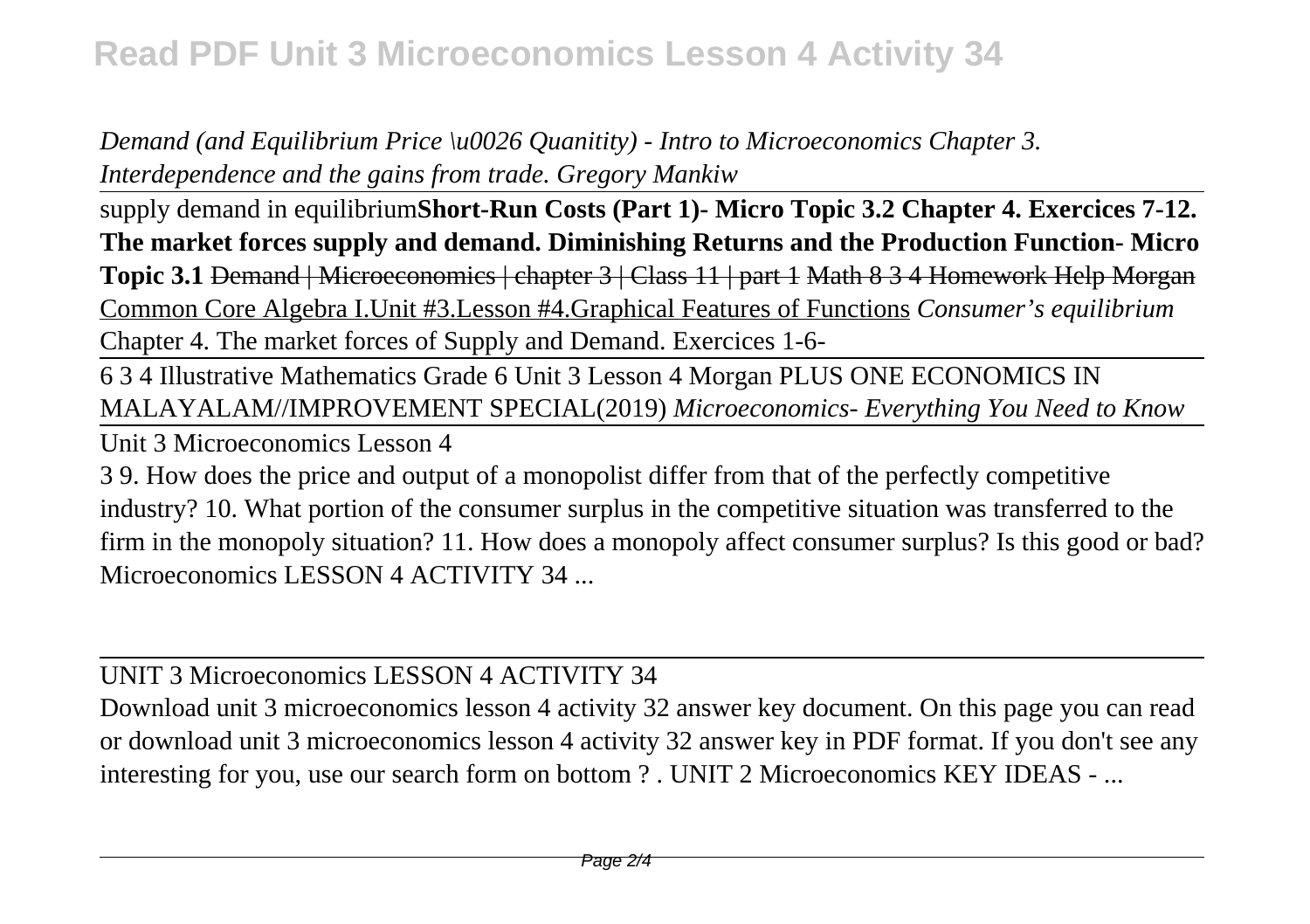## **Read PDF Unit 3 Microeconomics Lesson 4 Activity 34**

Unit 3 Microeconomics Lesson 4 Activity 32 Answer Key ...

Elaborated Unit Focus In this unit, students will demonstrate their knowledge of Microeconomic concepts. The students will learn what motivates trade and why businesses and individuals specialize in a specific skill. You will learn how decisions made by one person, business, or group affect others and how scarcity drives decisions making.

Economics Unit 3 - Microeconomics - GeorgiaStandards.Org Where To Download Unit 3 Microeconomics Lesson 4 Activity 33 Answers This will be fine with knowing the unit 3 microeconomics lesson 4 activity 33 answers in this website. This is one of the books that many people looking for. In the past, many people ask nearly this collection as their favourite autograph album to open and collect.

Unit 3 Microeconomics Lesson 4 Activity 33 Answers

Unit 3, in combination with Unit 4 on the monetary sector, provides the students with the essential macroeconomic model and policy analysis mechanisms. The students may feel overwhelmed by the amount of material in this unit. It is essential that you spend sufficient time on Units 3 and 4 for the students to be able to analyze monetary and fiscal